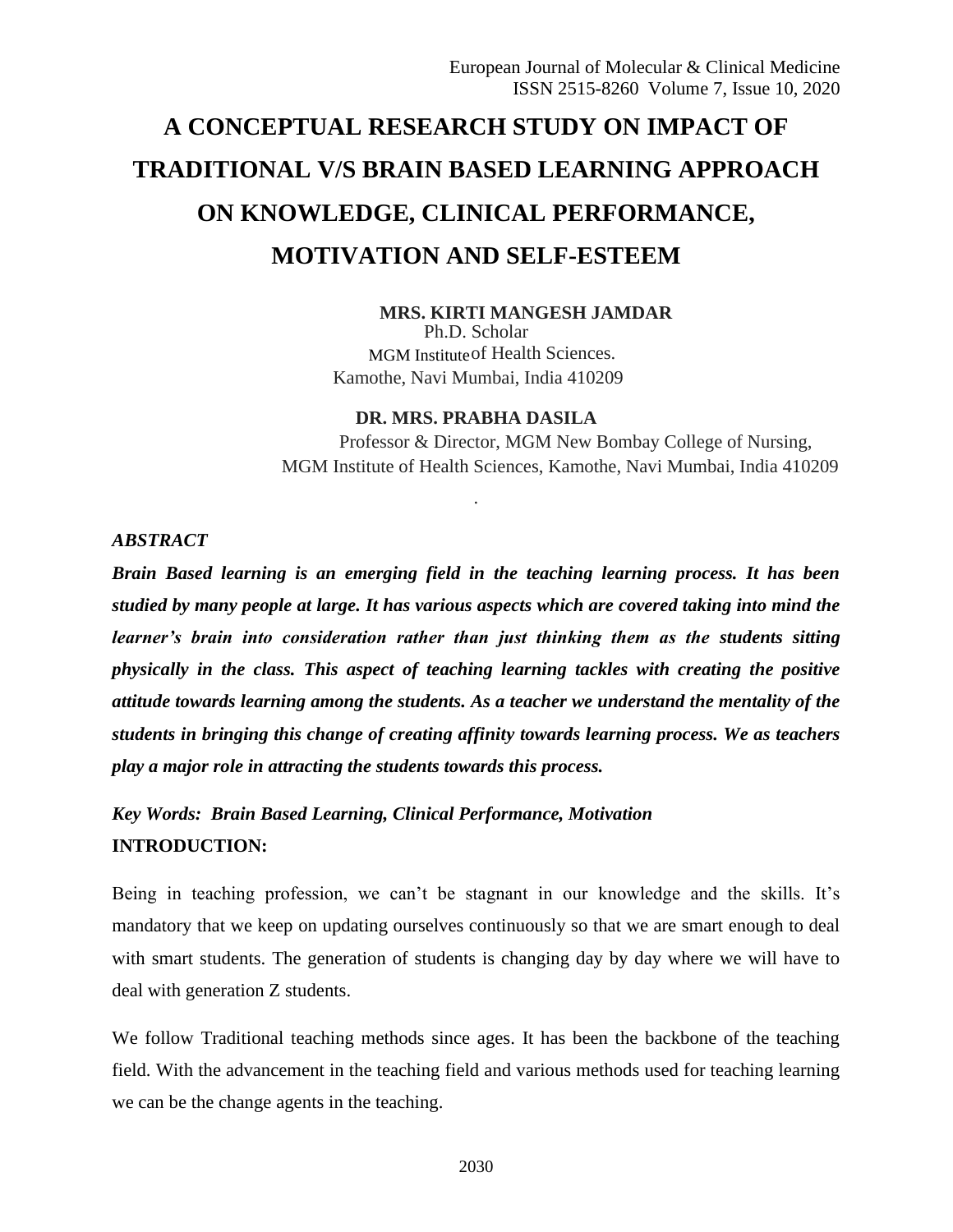When we think of student's mind into consideration, we have to understand their basic needs which are supposed to be met during the teaching learning process. We need to examine the effect of Brain Based learning towards the changes which are desirable in the students. Their attention span, their motivation level, changes in the self-esteem may be affected.

Studying the various studies done by the researchers will help to focus on the effect of Brain Based Learning on the students overall development.

#### **REVIEW OF LITERATURE**

# **STUDIES RELATED TO CHANGE IN ACADEMIC ACHEIVEMNT USING BRAIN BASED LEARNING AND TRADITIONAL TEACHING:**

(Tüfekçi & Demirel, 2009) conducted a study titled the effect of Brain Based Learning on Achievement, Retention, Attitude and Learning Process. Two group pretest posttest Mixed method design was used in this study. The learning process was analyzed using qualitative data analysis by conducting an interview. The study samples consisted of third year students at Gazi University, from the department of Educational Science. The students were selected as samples based on their equivalence score acquired in the "Student Selection Examination". The achievement score was collected using an open ended test and attitude was checked using a developed achievement scale (35 statements = 17 negative and 18 positive), also Semi structured interview forms were used for qualitative data collection. The data collection continued for 14 weeks. The control group was taught the topics using Traditional Teaching method whereas the study group was taught using Brain Based Learning method. Results showed that as per the Analysis of Variance of the Post Test Basic Level Learning, there was no significant difference in the post test scores of the study and the control group at 0.05 level of significance for  $F(1,77)$  $= 0.35$ . With regard to the Basic level Total Retention Score Averages, there was a significant difference between retention scores for  $(t = 1.96, p > 0.05)$ . In order to determine the change in the post test attitude scores of the study and control group, the data was analyzed using Result of Covariance (F (1,77) = 7.08,  $p < 0.01$ ). This showed that there was change in the attitude of the students of the study group in which Brain Based Learning was used.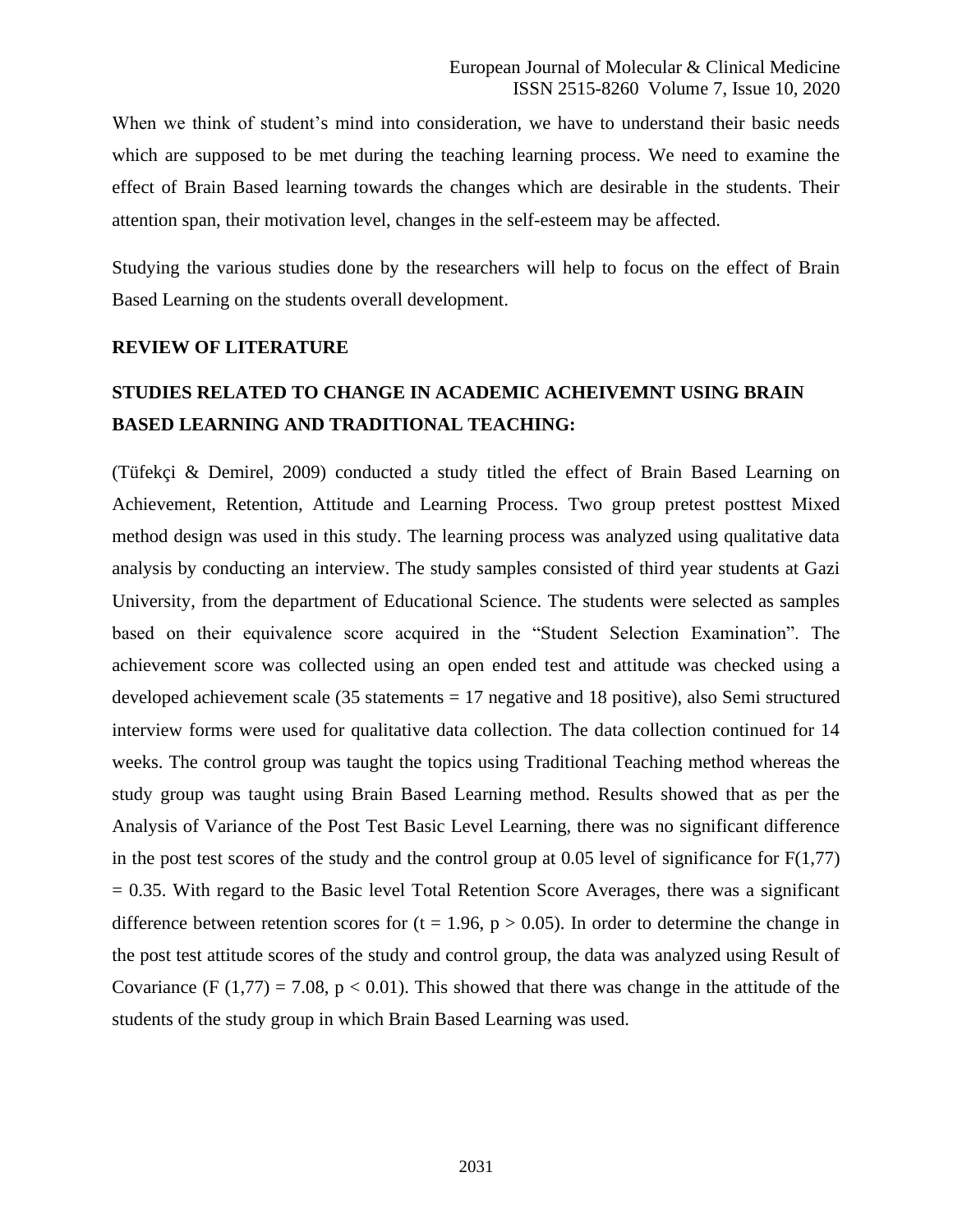A quasi experimental study was conducted by (Saleh & Subramaniam, 2019) Effects of Brain Based Teaching Method on Physics Achievement among ordinary School students. Purposive Cluster Sampling was used to select 90 students from two schools from Malaysia. A pretest using Physics Achievement test was given to study and control group. Study group was taught using Brain based teaching method and control group was taught using conventional method the topic of Forces and Motion for 6 weeks following Pretest. Post PAT with 20 multiple choice questions was administered. The F (1,88) = 9.98 p < 0.05 showed that significant difference was noted in the Post PAT scores within the study and control group, indicating that the Brain Based Teaching method significantly better than the conventional method. The study also analyzed among the results of the male and female students which showed that there was no significant difference in the Standard deviation at 0.05 level of significance and both male and female students achieving similar scores in the PAT scores in the post test.

In order to study the effect of Brain Based learning methods on students Maths achievement at elementary school (Noureen et al., 2017) conducted, a study using pretest posttest control group design was done. All 175 students in 3 divisions of VII the standard students were given the pretest. Students were graded as above average, average and below average as per the pretest scores. Randomly 20 students from each group were selected as the samples. Total 60 students were then randomly divided into 2 groups of 30 each comprising of study and control group. The tool was prepared using "California Standardized Test for Mathematics". Data was collected through pretest and posttest and also through weekly assessment scores. Students in the study group were taught using 6 principles of BBL and students in the control group were taught using conventional method. The findings of the study showed that there was no significant difference in the pretest scores of both the groups ( $t = 0.198$ ,  $p = 0.843$ ), there was significant difference in the post test scores of the groups  $(t = 7.701, p = 0.000)$ . The study results also focused that the students who were in the group of above average achievers in the pretest had a better benefit of the intervention of Brain Based Learning strategy over the conventional method.

(Erol & Batdal Karaduman, 2018) investigated the Effect of Activities Congruent with Brain Based Learning Model on students Mathematical Achievement on 91 fourth grade primary school students using two group pretest posttest and permanence test quasi experimental design. BTOYHMEA and BBLMMEA were used for preparing the activities. Data was collected using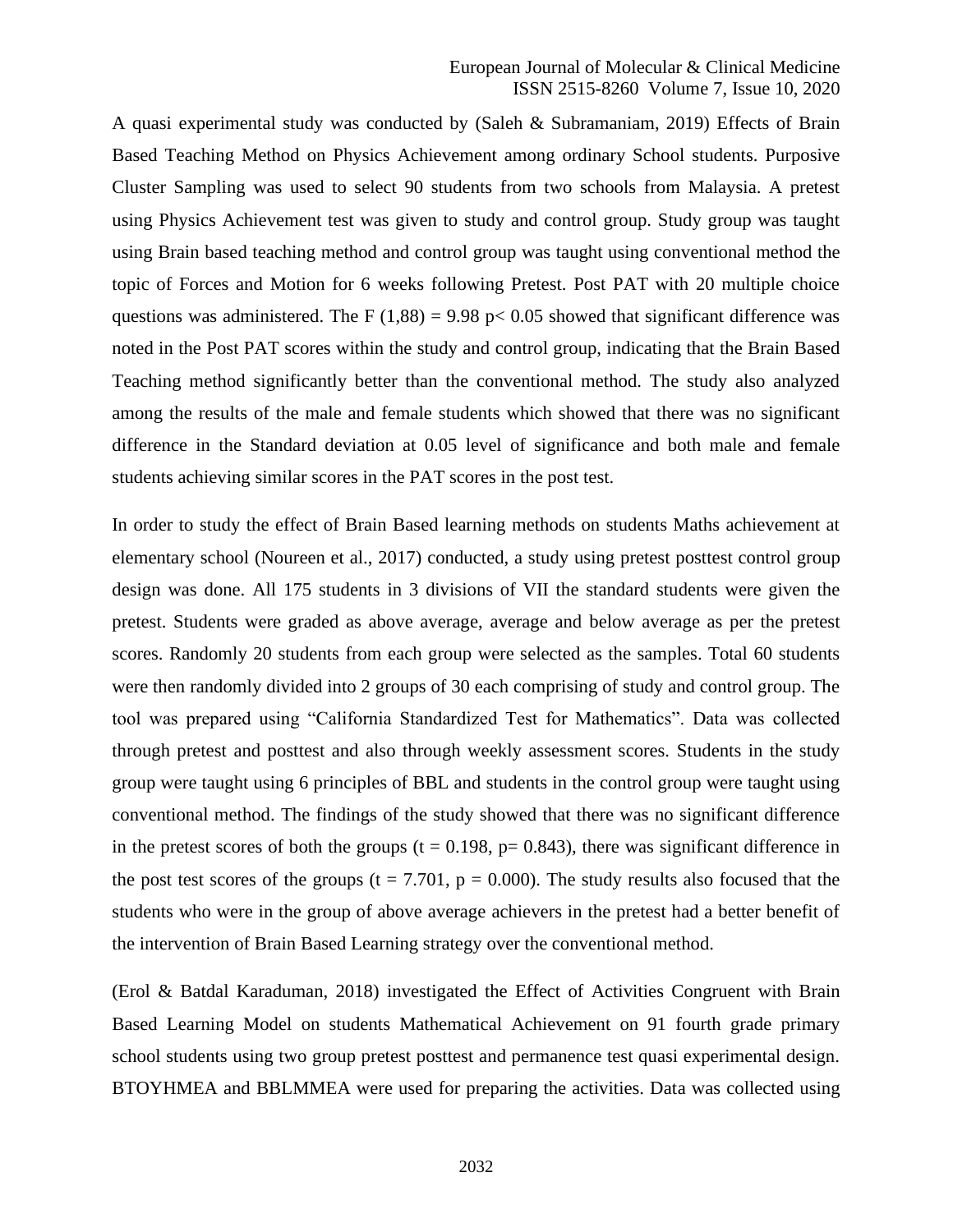Personal Information Form and Mathematics Achievement Test for Fourth Grade Natural Numbers with 22 items was developed by the researcher. After the pretest and teaching of the content, six weeks later posttest was conducted. The findings showed that there was no significant difference in the pretest scores of both the groups ( $t = -1.549$ ,  $p > 0.05$ ). The Retention Test measures of Mathematics Achievement scores showed statistically significant difference in the study and control group,  $(t = 5.674, at p < 0.05)$ . This proves that the students who were taught with Brain based learning strategies showed higher mathematical achievement.

(Duman, 2006) investigated the effect of Brain Based Instruction to improve students' academic achievement in social studies instructions. Two group pretest posttest design was used on  $6<sup>th</sup>$ grade 120 primary school students who were randomly assigned into study and control group having 40 in each. 40 students were in control group and 40 in study group 1 and rest 40 in study group 2. Mixed method approach was used as data was collected using Academic Achievement test for Social Studies and Interview Method of Qualitative Research. The study group was taught using Brain Based instructions and control group using traditional teaching methodology. The Study and the control group Pretest results showed no significant difference in academic achievement ( $F = 732$ , p $> 01$ ). The results of the posttest were calculated using F test, which showed that, there was significant difference in the Class A (control group) and class B and C (study group) which were taught using Brain Based Instructions. (F 2 -110 = 18.57,  $p = 000$ ). Scheffe test results showed that there was significant difference in the academic achievement scores of the study and control group, wherein study group showing better achievement.

(Ozden & Gultekin, 2008), conducted a study titled the effects of Brain Based Learning on Academic Achievement and Retention of Knowledge in Science Course of 5<sup>th</sup> grade students. 22 students from 5A and 5B each comprised of the study and control group sample which lasted for 11 days completing 18 hours class. The study groups were taught using Brain based learning strategy and control using Traditional teaching method. Two group pretest posttest experimental design was used. Random sampling was done by drawing lots. A pre study personal Information survey and pretest was administered to the students for equalization of achievement the samples. The result of the pretest having 40 MCQ's showed no significant difference in the achievement level in the Movement and Power Unit. The post test was administered using achievement posttest on the subject of Movement and Power, three weeks later again the posttest was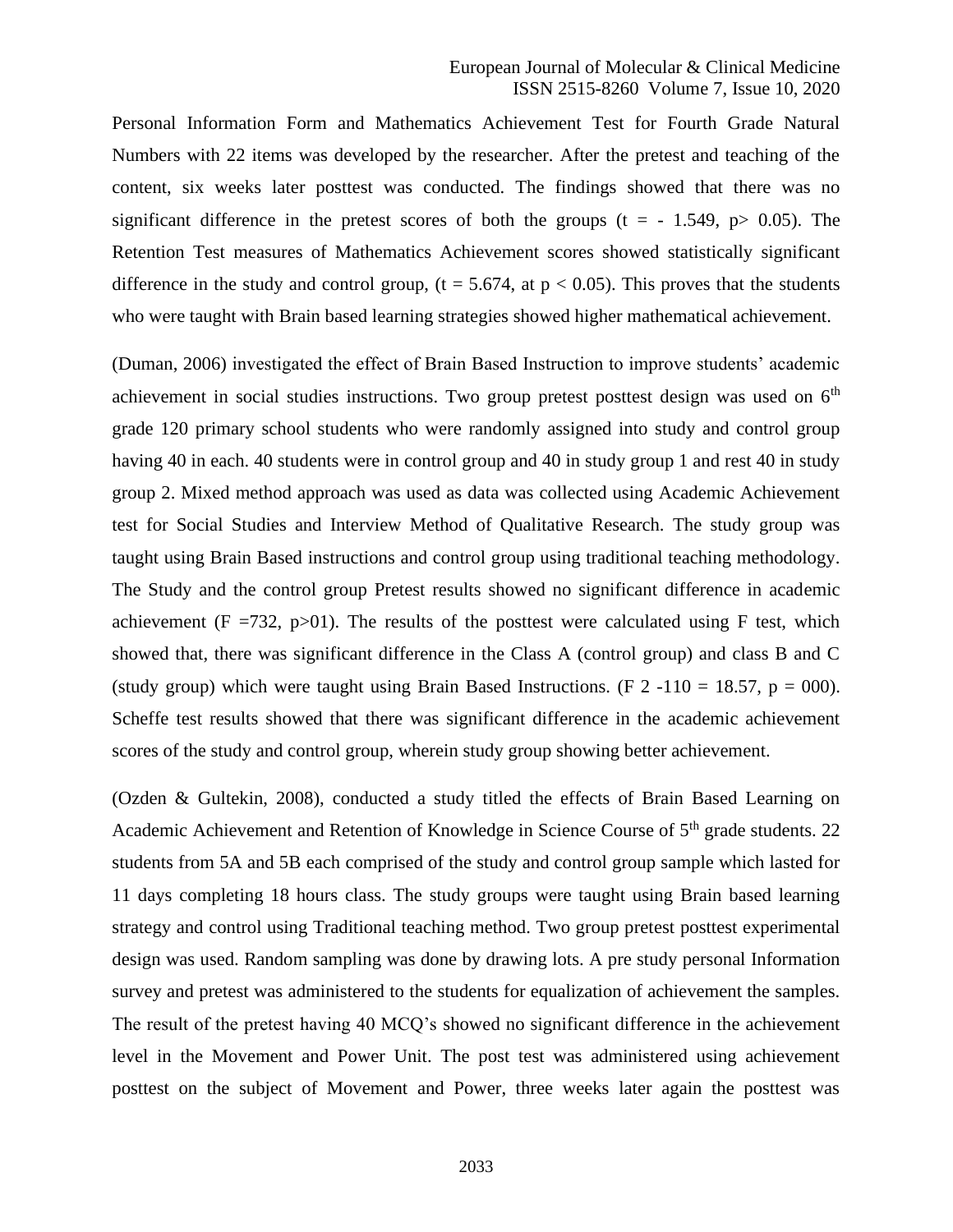administered to test the retention capacity of the students in both the groups. The findings showed that there was no significant difference in the achievement level of the Pretest in both the groups with  $t = 2.021$ , at 0.05 level of significance. The posttest results of the t value showed that  $t = 2.65$  at 0.05 level of significance which was greater than the table value and therefore the findings suggest that the Brain based learning model is more effective than the traditional teaching in science course. The retention test which was taken after a period of 3 weeks also showed a significant difference at  $t = 3.25$  at 0.05 level of significance.

A study was conducted by (Duman, 2010) in 2010 titled, Effects of Brain Based Learning on the Academic Achievements of students with different Learning styles. The academic achievement of the students with different learning styles was assessed on 68 students using two group pretest posttest design. Data collection was done with the help of Academic Achievement test and Kolb's Experiential learning style questionnaire (12 items). The study was conducted in the 2006 – 2007 on third year students of Education Faculty of the Mugla University. Personal information form along with the Academic achievement test of 40 items was administered to determine the study and the control group. The findings were analyzed using Mann Whitney U test which showed that the study group which was taught using Brain Based learning strategies had significant difference than the control group which was taught using traditional method. ( $U =$ 144.500, p $\lt$  0.001). The Kruksal – Wallis H test was used to find out the posttest score differences of learning styles within the group. This showed that there was no significant difference in the student's achievement with different learning styles.

(Klinek & Indiana, 2009), in the study, Brain Based Learning: Knowledge, Beliefs, and Practices of college of Education Faculty in the Pennsylvania state system of Higher Education. The survey was collected from the college of Education faculty via E mail. The 700 samples from 13 universities were selected using Nonprobability Convenience sampling. The samples were asked to fill in the Brain Based Learning Survey Questionnaire. The survey findings revealed that the participants knew how the brain learns, but they were also interested if they were trained in knowing the same. Some of the faculty was already using Brain based learning while teaching, while others showed willingness to use if they were taught it properly. The results found strong relationship between knowledge and practice and also knowledge and beliefs. Demographics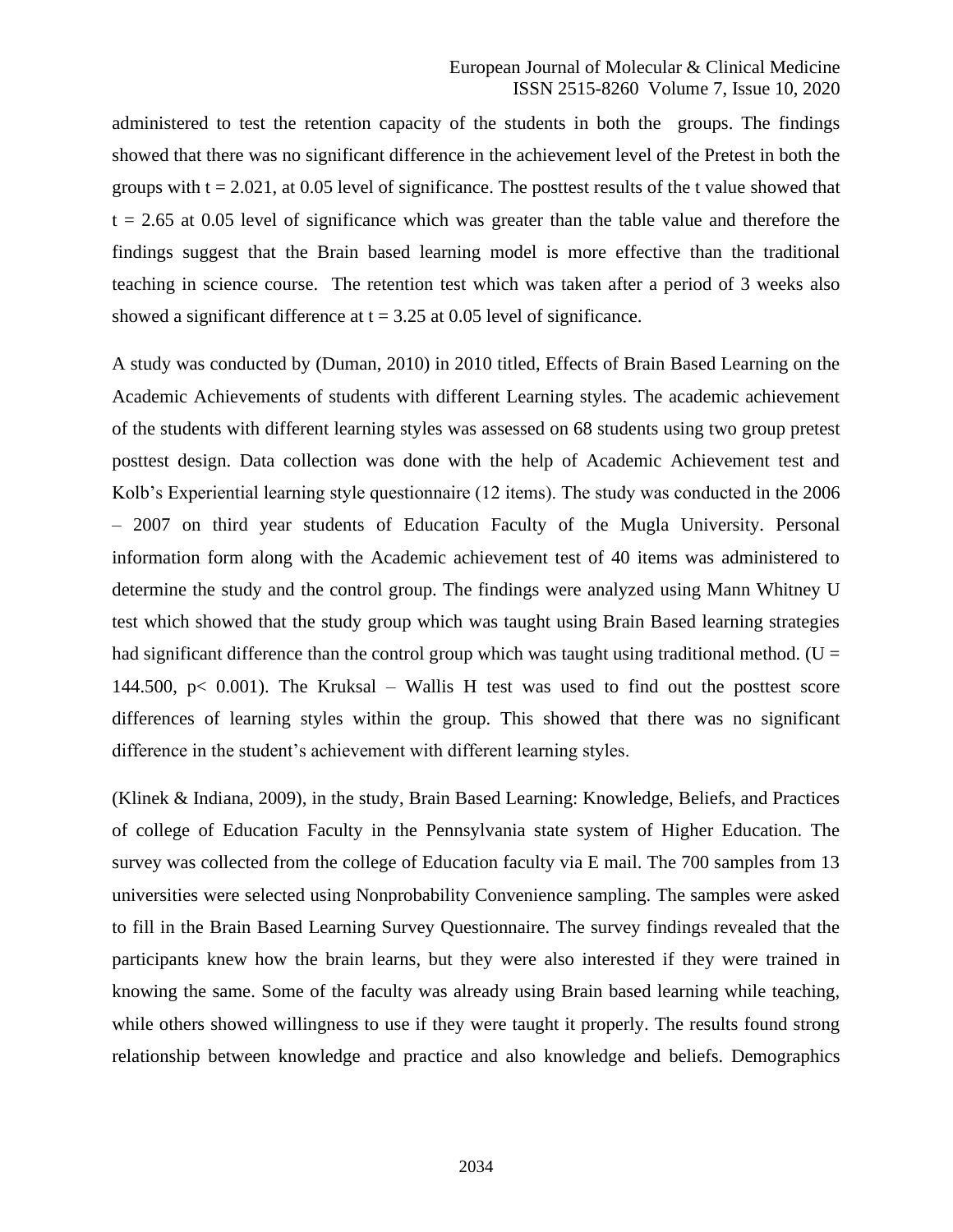showed no relationship with the knowledge, practice or belief of using Brain based learning while teaching.

(Miller, 2004) studied the effects of Brain Based Learning with Technological Support, The data collection was done from 6 teachers, administrator and technology coordinators who were using the Brain Based learning strategies in their teaching and learning. The data was collected using interviews, observations, checklists and questionnaires. The various questions were answered mainly through this data collection i.e. what is the nature of the classroom environment which uses technology in brain based learning classrooms? The answer to this question was the environment is active and learner centered. It is computer based. The next question was what is the role of instructor in the classroom? The answer to this was guide and facilitator to the students who are involved in learning process.  $3<sup>rd</sup>$  question was what is the role of the students in the classroom? The students are active learners engaged in the classroom.  $4<sup>th</sup>$  What are the roles of administration related to Brain Based Learning? The answer was to create a climate where teacher is not scared to try something new in helping the students to learn.  $5<sup>th</sup>$  what problems were faced by the teachers: the answer was mainly the technical problems along with that the noisy situation to handle many students and to solve their doubts.

(Adiansha et al., 2017) investigated the effect of Brain Based Learning Model and creative thinking about the ability of Mathematics concept of Elementary students. The study was conducted on 32 students of class  $6<sup>th</sup>$  of Bima district NTB. The samples were divided into students being taught using Brain based learning model and Discussion Learning model used on students with High Creative thinking and Students with Low creative thinking. The sampling technique used was simple random sampling. The test of creative thinking ability was conducted which decided the highest 27% as high creative thinking students and the ones below that were low creative thinking students, therefore it gave  $27\% \times 32 = 8$  samples in each group. As per the analysis of the findings using ANOVA, Fhitung  $= 4.93$ >Ftabel  $= 4.15$ . Thus Fo> Ft, this showed a significant difference in the understanding of Mathematics concepts of the students taught with Brain Based Learning Model over Discussion Learning Model. The calculation of significant difference between those having High creative thinking ability and using Brain Based learning model  $(X = 87$  and  $s = 5,952$ ) are significantly higher than those given Discussion Learning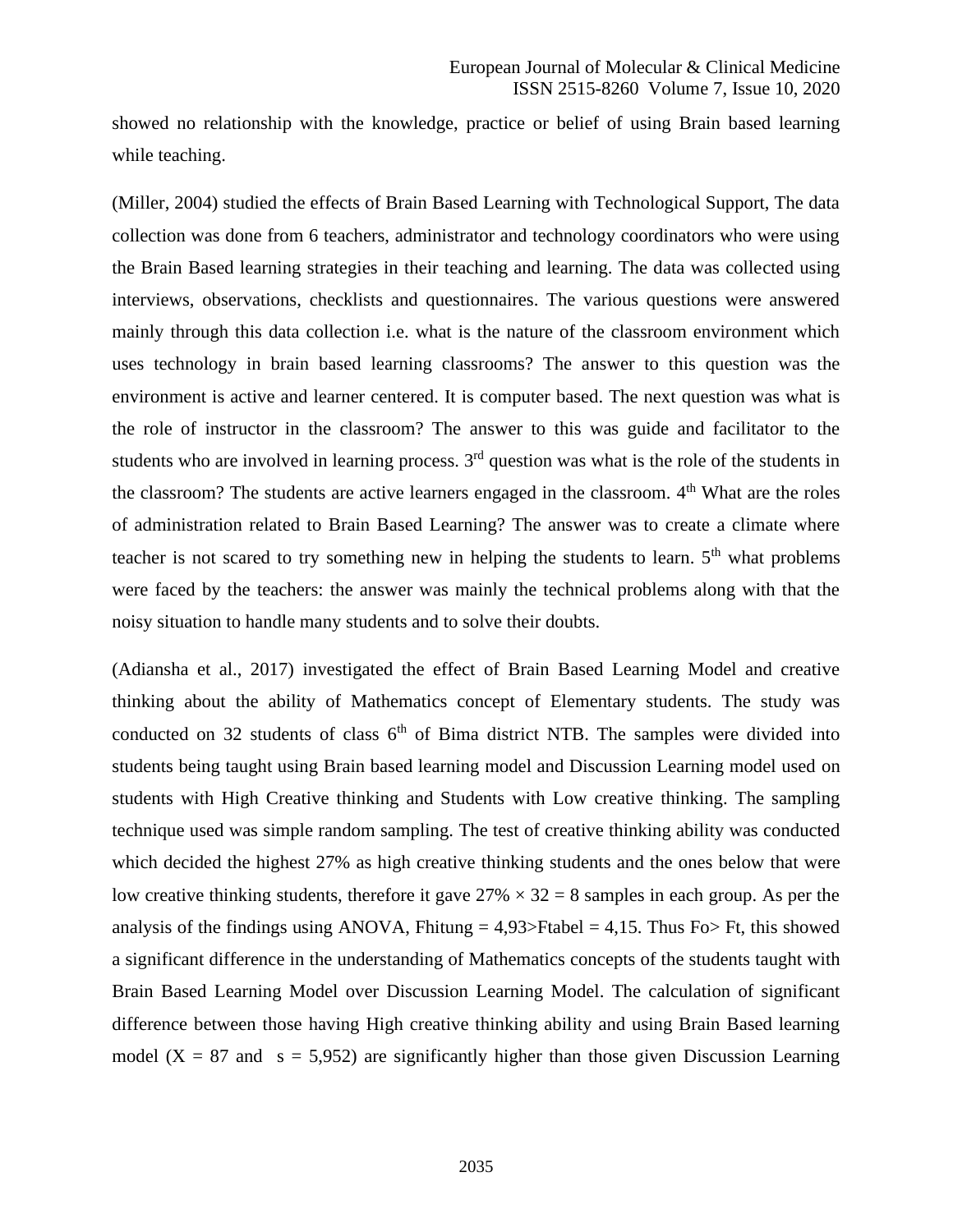Model ( $X = 74.5$  and  $s = 7,690$ ). But in the students who had low creative thinking ability there was no significant difference.

(Maynard, 2016) in his study investigated the Effects of Brain Based Learning Program on Students use and Recognition of Self Advocacy skills conducted by. The data was collected using self-developed instructional program in a private school for 34 children with language based learning differences in the year 2013 – 2014. The samples included of students, teachers and program facilitators from whom pre and post program questionnaire responses were collected. The questionnaire included questions of self-advocacy and self-advocacy strategies and also students' perceptions about themselves as learners. The students who participated in the study were those having language based learning disability. The self-advocacy program was of 6 weeks duration of 6 sessions including each session of 45 min each. Pre and post self-advocacy program questionnaire was given to the student. Each student had a reading teacher who also completed questionnaire about their perception regarding student's ability related to selfadvocacy program. It was having 11 items in the questionnaire. The findings of the study were as follows: 100 % students could not give the right definition of self-advocacy prior to the program, this score changed to 61 % giving right information after the program. The degree of consistency for students and teachers perception of the academic strength changed only for 8 students which was not statistically significant using Wilcoxon Match Paired Signed test. Student's data bout handling challenges, identification of helpful strategies had no significant changes from pretest score to posttest.

A study conducted by (Kaur, 2013), titled Effectiveness of Brain Based Learning Strategies on Enhancement of Life skills among Primary school students with Internal and External Locus of Control using Experimental two group design was performed. 2X2X2 factorial design was implemented. The findings showed that the group who was taught Life skills using Brain Based learning performed better than the control group who was taught using traditional method. The male and the female students who had internal locus of control performed better in their Life skills as compared to the males and females having external Locus of Control.

The effect of Brain Based Learning on Academic Achievement: A Meta Analytical study was conducted by (Gözüyesil & Dikci, 2014). The study included the quantitative studies included between 1999 – 2012. A detailed coding form including study identity, study content, and study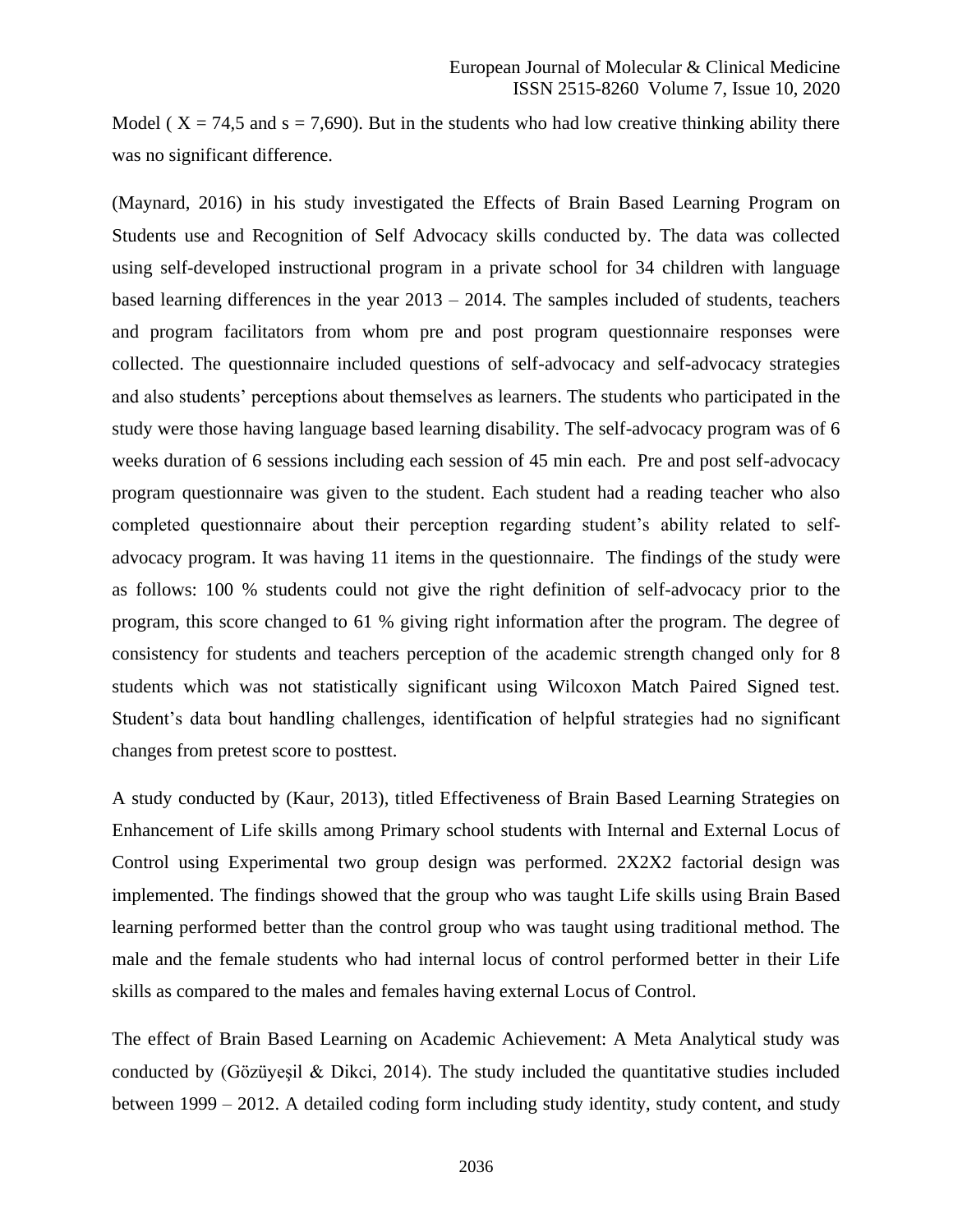data was prepared. Total 345 theses and dissertations and 108 articles were reviewed. Only 31 studies which were experimental with the control group were included. The total number of students in the study group of the study included were 1473 and control group of 1721. Most students were from K 12. The studies were conducted in Turkey  $-19$ , USA  $-9$ , Taiwan, Pakistan and Malaysia one each. The study findings showed that on the basis of effectiveness of Brain based learning by subject matters: the calculated Q statistic value was 2.757 which was smaller than the critical value of 9.488 which showed that the distribution was homogeneous and had no significant difference among various subject matters. Similarly the effectiveness of BBL by Education level, by sampling size had no significant difference, whereas the effectiveness of BBL by the country showed a significant difference where the studies were carried out. Overall majority of the studies showed a positive effect of Brain based learning strategies over the traditional method.

# **STUDIES RELATED TO BRAIN BASED LEARNING ANDACHEIVEMENT MOTIVATION:**

(Mekarina & Ningsih, 2017), studied the effects of Brain Based Learning Approach on Motivation and students achievement in Mathematics Learning. The study was carried on 25 students of Grade XI of senior high school. Data was collected using student achievement test and questionnaire which was used to assess the motivation. The students were taught multiplication, permutations and combinations in problem solving. As per the analysis the first cycle learning was in (enough category) and in second cycle it increased to (good category). The increase in learning was 15.74% from first cycle to second cycle. With response to motivation of the students with regard to Brain Based Learning strategy it showed that the students had positive motivation towards using Brain Based Learning while learning the mathematics subject.

(AKYÜREK & AFACAN, 2013), investigated the Effects of Brain-Based Learning Approach on Students' Motivation and Attitudes Levels in Science Class (2013). The study was conducted on 8<sup>th</sup> grade science students using the pre post control group design. The study has one experimental and two control groups. 57 students were equally divided into 3 groups of 19 each. The topic taught in this study was "Cell Division and Heredity". The data was collected using attitude and motivation questionnaire. Attitude scale was of 20 items and Motivation toward Science Learning had 33 items. The findings of the study showed that the student's attitude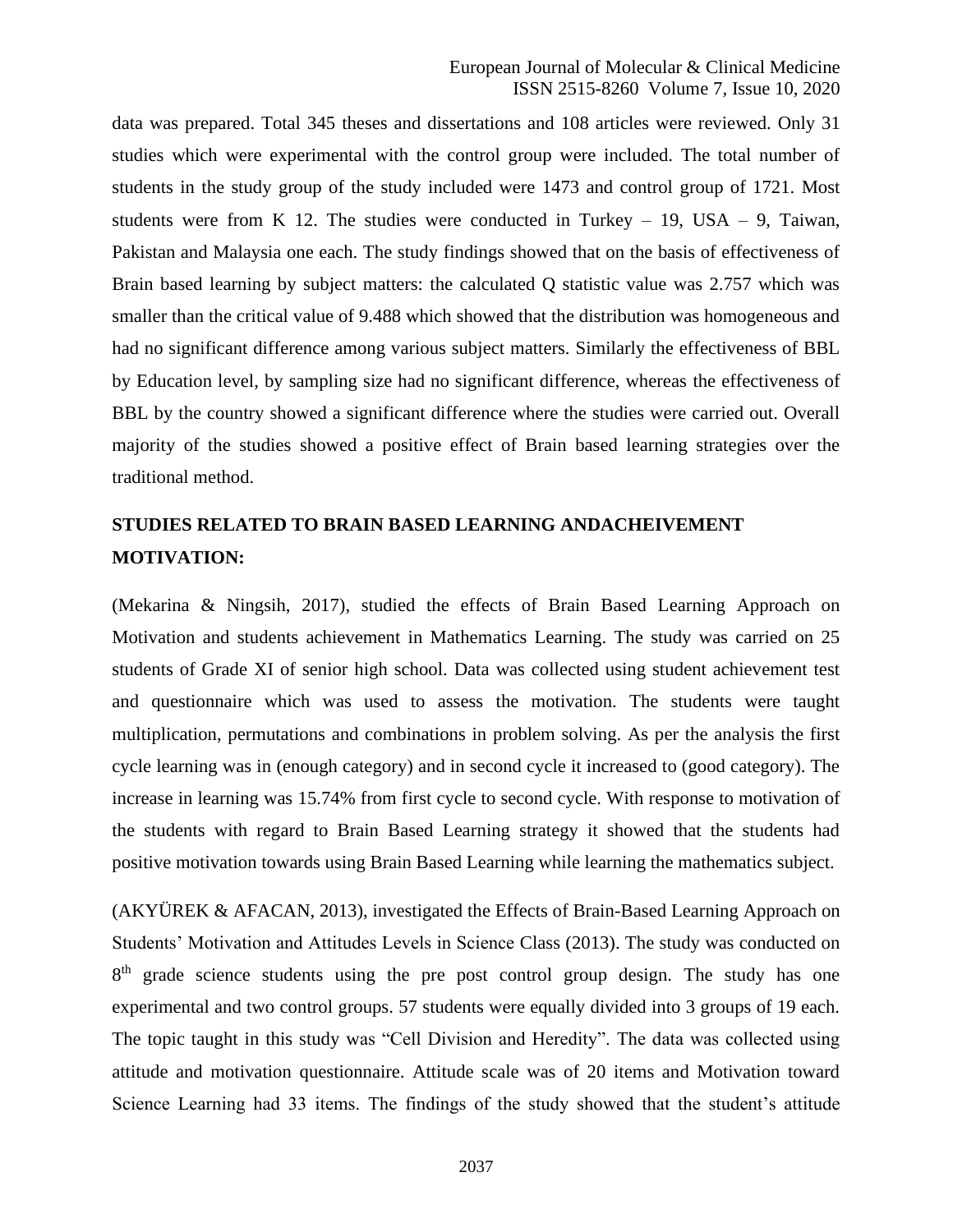towards learning science using Current Curriculum Methods was very low compared to those taught using Brain Based learning strategy. Similarly the motivation score of the study group in the post test showed a significant difference than the control group stating that the Brain Based Learning strategy is helpful in improving the motivation of the students.

An Article by Heilman S. states that, our Brain depends on the biological and chemical force which has control over our brain. According to (Jensen 2005) teen agers secrete less melatonin during this age and therefore are sleepy. In order to keep them active teachers play a very important role. Brain and jungle are considered to be having similar functions as jungle is involved with low-lying plants, shrubs, forest, similarly brain organizes various functions like thinking, sexuality, memory, emotions, breathing and creativity. Brain Based Learning Strategies help us to learn how our brain is impacted by circumstances and experiences. How should teacher organize the classroom in order to enhance learning? How teachers can use Brain Based learning strategies to improve learning.

### **STUDIES RELATED TO BRAIN BASED LEARNING ANDSELF ESTEEM:**

Sharma L (2018) researched on the Effect of brain based instructional strategies on achievement and self-esteem in relation to perception of classroom environment among elementary school science students. Nonequivalent pretest new line and posttest control group design was implemented. The sample size was 76 students of class VII. The study was carried out for 3 months where the students in control group were taught using conventional method and the students in study group were taught using Brain Based Instructional Strategies. The data collection was done using Rosenberg Self Esteem scale and Achievement Test in Science. The findings of the study show that, the results related to Achievement in Science showed a significant difference in the achievement of experimental and control group, thus proving that the Brain Based Learning was effective in increasing the achievement scores. According the self Esteem scale score, the mean of the experimental group was found to be more by 5.7% than control group thus indicating that the Brain Based Learning strategy helped the students from the experimental group in improving their self-esteem.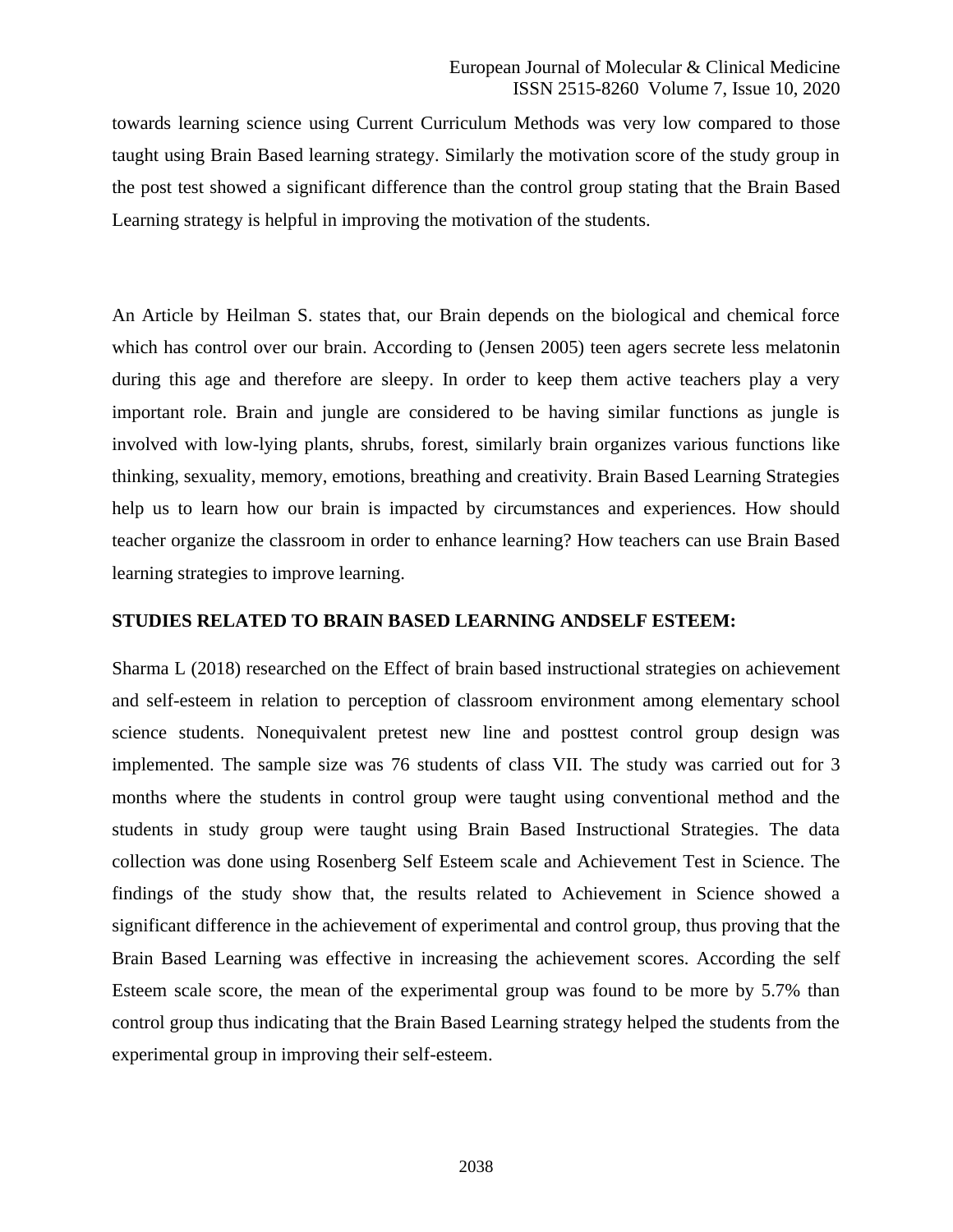### European Journal of Molecular & Clinical Medicine ISSN 2515-8260 Volume 7, Issue 10, 2020

Chavan R., (2012) studied the Development of an intervention Programme on brain based learning strategies. Mixed method design, explanatory sequential design, pretest posttest equivalent group design was used. The sampling technique for school selection was incidental sampling technique, Class selection was done randomly. 72 Students from standard VI were selected using Cluster Sampling Technique for  $1<sup>st</sup>$  stage of the study. Second stage 13 students were selected by purposive sampling technique depending upon their achievement level. The tools used were Achievement test, Self Esteem scale, Stress scale, attitude scale, Evaluation Rubric, Interview schedule, worksheets, and Reflection sheets. The findings of the study showed that there was a significant difference in the achievement of the experimental and the control group for pretest and posttest scores, indicating that the Brain Based learning strategy has helped the experimental group to achieve better than the control group. With regard to the self-esteem the  $t = 3.99$ , which is greater than the table value 2.35 at 0.01 level of significance, indicating that the brain based learning intervention has helped the students to improve their self-esteem than the control group students.

## **OBJECTIVES OF STUDY**

This study aims to highlights the benefits of using brain based learning in teaching learning process. And benefits of this study are, BBL and Improvement in knowledge, BBL and Change in self-esteem and BBL and improvement in achievement and motivation.

### **FURTHER AREA OF STUDY IDENTIFIED**

Thus the investigator made the following sub headings in order to divide the literature review.

- 1. Studies related to change in Academic Achievement using Brain Based Learning and Traditional teaching.
- 2. Studies related to Brain Based Learning and change in Achievement and Motivation
- 3. Studies related to Brain Based Learning and change in Self Esteem.

### **REFERENCE**

• Adiansha, A. A., Sumantri, M. S., & Asriyadin, A. (2017). The Effect of Brain Based Learning Model and Creative Thinking on the Ability of Mathematics Concept of Elementary Students. *American Journal of Educational Research*, *5*(12), 1195–1199. <https://doi.org/10.12691/education-5-12-4>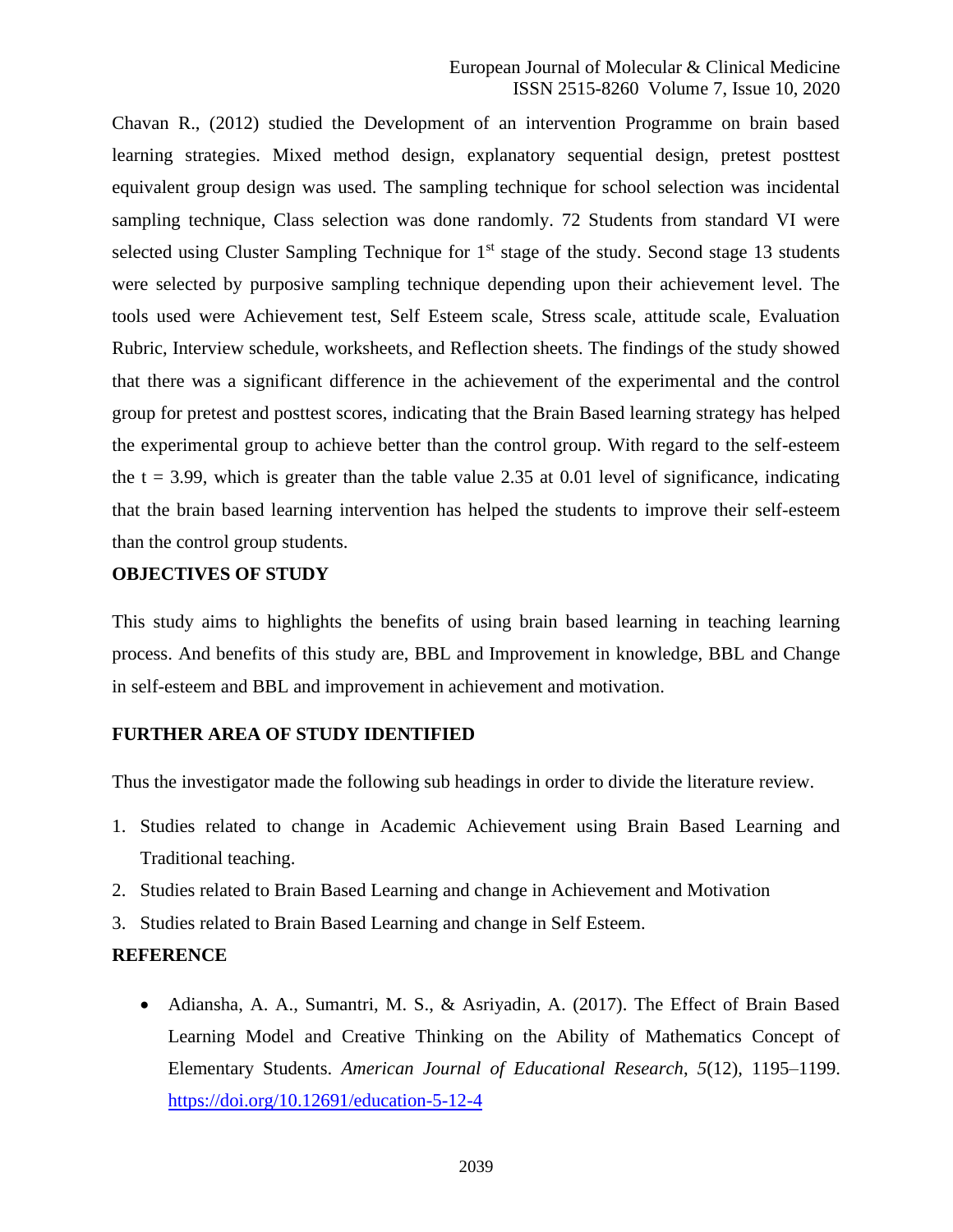- AKYÜREK, E., & AFACAN, Ö. (2013). Effects of Brain-Based Learning Approach on Students' Motivation and Attitudes Levels in Science Class. *Mevlana International Journal of Education*, *3*(1), 104–119. https://doi.org/10.13054/mije.13.08.3.1
- Chavan R., (2012) studied the Development of an intervention Programme on brain based learning strategies.<http://hdl.handle.net/10603/9368>
- Duman, B. (2010). The Effects of Brain-Based Learning on the Academic Achievement of Students with Different Learning Styles. *Educational Sciences: Theory & Practice*, *10*(4), 2077–2103.
- Erol, M., & Batdal Karaduman, G. (2018). The effect of activities congruent with brain based learning model on students' mathematical achievement. *NeuroQuantology*, *16*(5), 13–22. https://doi.org/10.14704/nq.2018.16.5.1342
- Gözüyesil, E., & Dikci, A. (2014). Beyin temelli öğrenmenin akademik başarı{dotless}ya etkisi: Bir meta-analiz çali{dotless}şmasi{dotless}. *Kuram ve Uygulamada Egitim Bilimleri*, *14*(2), 642–648. https://doi.org/10.12738/estp.2014.2.2103
- Kaur, J. (2013). Effectiveness of Brain Based learning Strategies on Enhancement of Life Skills among primary school students with internal and external Locus of Control. *International Journal of Advancements in Research & Technology*, *2*(6), 128–143.
- Klinek, S. R., & Indiana. (2009). Brain-based Learning: Knowledge, Beliefs, and Practices of College of Education Faculty in The Pennsylvania State System of Higher Education.*Vasa*,*May*,1–188.

http://medcontent.metapress.com/index/A65RM03P4874243N.pdf

- Maynard, M. (2016). *Effect of a Brain Based Learning Program on Students ' Use and Recognition of Self-Advocacy Skills*.
- Mekarina, M., & Ningsih, Y. P. (2017). The Effects of Brain Based Learning Approach on Motivation and Students Achievement in Mathematics Learning. *Journal of Physics: Conference Series*, *895*(1). https://doi.org/10.1088/1742-6596/895/1/012057
- Miller, A. (2004). Brain-Based Learning With Technological Support. *Association for Educational Communications and Technology*, 658–662. http://ezp.waldenulibrary.org/login?url=http://search.ebscohost.com/login.aspx?direct=tr ue&db=eric&AN=ED485052&loginpage=Login.asp&site=ehost-live&scope=site